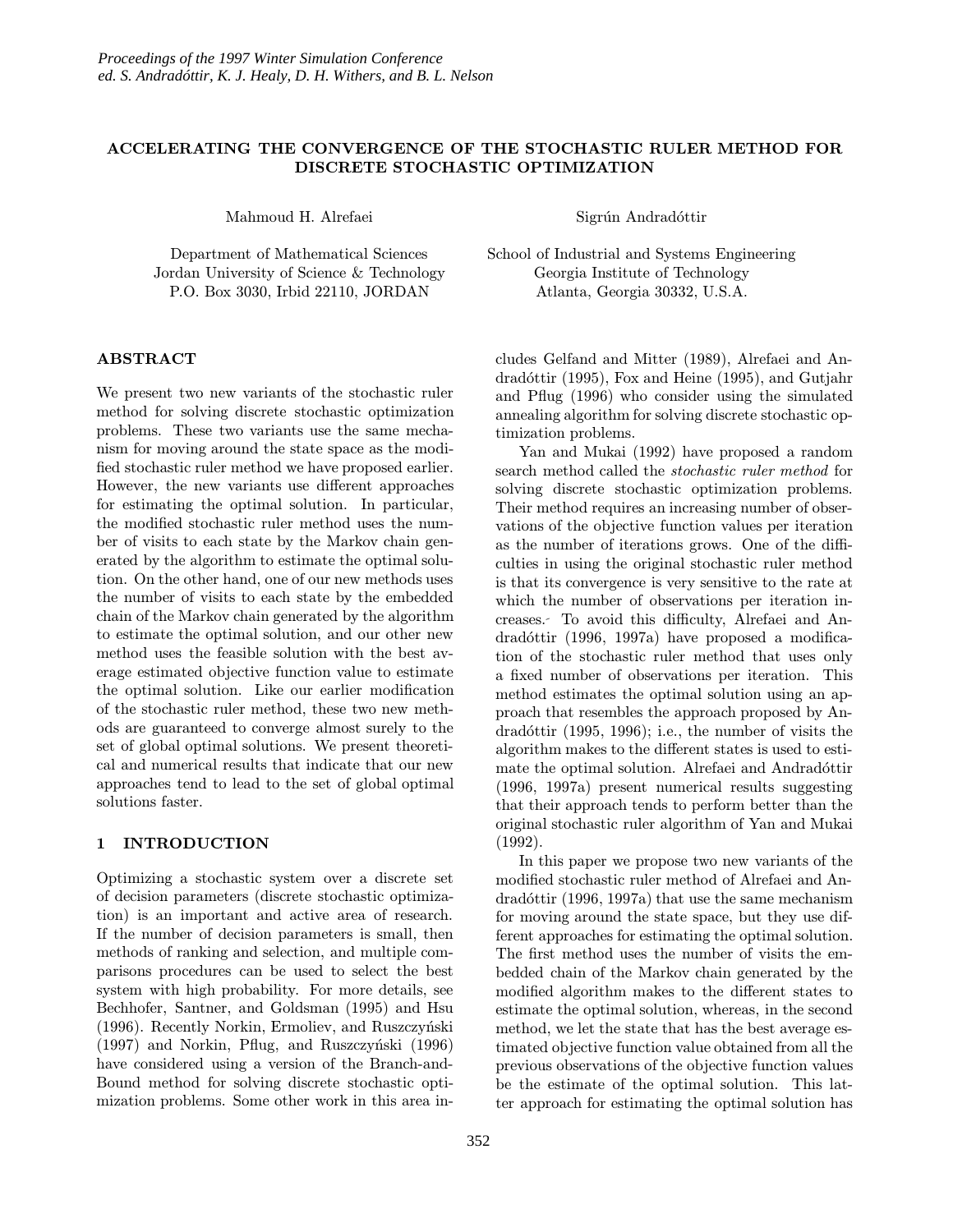been suggested by Andradóttir  $(1997)$ . We discuss under what conditions these approaches converge almost surely and when they can be expected to accelerate the convergence to the set of global optimal solutions. Finally, we provide numerical results for our new methods and compare their performance with that of the earlier modified stochastic ruler method.

This paper is organized as follows: In Section 2 we give some background on the stochastic ruler method. In Sections 3 and 4 we present our new variants of the stochastic ruler method and discuss under what conditions they are expected to accelerate the convergence. In Section 5 we provide some numerical results. Finally, in Section 6 we give some concluding remarks.

#### 2- THE STOCHASTIC RULER METHOD

Consider the following optimization problem

$$
\min_{x \in \mathcal{S}} f(x) = E[h(x, Y_x)], \psi \tag{1}
$$

where  $f : \mathcal{S} \to \mathbb{R}, \mathcal{S}$  is a discrete set, and it is assumed to be *finite* throughout this paper,  $h$  is a deterministic, real-valued function, and  $Y_x$  is a random variable that depends on the parameter  $x \in \mathcal{S}$ . Let  $H(x) = h(x, Y_x)$  for all  $x \in S$ , and let  $S^* = \{x^* \in$  $S : f(x^*) \leq f(x), \forall x \in S$  denote the set of global optimal solutions to the optimization problem (1).

Yan and Mukai (1992) have proposed a method called the stochastic ruler method for solving the optimization problem (1). In their method, Yan and Mukai solve the following maximization problem

$$
\max_{x \in \mathcal{S}} P(x, a, b) = P\{H(x) \le \Theta(a, b)\}, \psi \qquad (2)
$$

where the stochastic ruler  $\Theta(a, b)$  is a uniform random variable defined on the range  $(a, b)$  of the observed objective function values. Yan and Mukai show that a solution of the maximization problem (2) is also a solution to the original minimization problem (1) under certain conditions. The stochastic ruler method involves comparing the observed objective function values  $H(x)$ , where  $x \in \mathcal{S}$ , with observations of the stochastic ruler  $\Theta(a, b)$ . The maximum number of such comparisons in iteration  $k$  of the algorithm is  $M_k$ , where  $M_k \to \infty$  as  $k \to \infty$ . One of the difficulties in implementing the stochastic ruler method is that its convergence depends on the rate at which the sequence  $\{M_k\}$  is increased. If the sequence  $\{M_k\}$ is increased rapidly, then the algorithm may end up at a local solution; on the other hand, if the sequence  ${M_k}$  is increased slowly, then the algorithm tends to take a long time to converge. Alrefaei and An $d$ rad $\acute{o}t$ ttir (1996, 1997a) propose a modification of the

stochastic ruler method that uses at most M comparisons per iteration, where  $M > 0$  is a constant integer. Moreover, their method uses a different approach for estimating the optimal solution than the original stochastic ruler method of Yan and Mukai (1992); this approach resembles the approach proposed by Andradóttir  $(1995, 1996)$  that uses the state that is visited most often by the algorithm as the estimate of the optimal solution.

We need the following definitions and assumptions:

**Definition 1** For each  $x \in \mathcal{S}$ , there exists a subset  $N(x)$  of  $S \setminus \{x\}$  which is called the set of neighbors of x.

Assumption 1 For any  $x, x' \in S$ ,  $x'$  is reachable from  $x$ ; i.e., there exists a finite sequence  $\{n_i\}_{i=0}^l$  for some l, such that  $x_{n_0} = x, x_{n_l} = x'$ , and  $x_{n_{i+1}} \in$  $N(x_{n_i}), i = 0, 1, 2, \ldots, l-1.$ 

**Definition 2** A function  $R : \mathcal{S} \times \mathcal{S} \rightarrow [0, 1]$  is said to be a transition probability for  $S$  and  $N$  if

1. 
$$
R(x, x') > 0 \Leftrightarrow x' \in N(x)
$$
, and  
2.  $\sum_{x' \in S} R(x, x') = 1$ .

Assumption 2 Let

$$
R(x, x') = \frac{R'(x, x')}{D(x)}, \psi
$$
\n<sup>(3)</sup>

where  $R' : S \times S \to \mathbb{R}$  is a function such that  $R'(x, x')$  $> 0 \Leftrightarrow x' \in N(x)$  and  $D : S \to \mathbb{R}$  is defined by  $D(x) = \sum_{x' \in \mathcal{S}} R'(x, x'), \ \forall x \in \mathcal{S}.$  Then we assume that

$$
1. \, x' \in N(x) \Leftrightarrow x \in N(x'), \text{ and}
$$

$$
\mathcal{Z}. \ \ R'(x,x') = R'(x',x), \ \forall x,x' \in \mathcal{S}.
$$

**Assumption 3** The parameters  $a, b \in \mathbb{R}$  satisfy

- 1. if  $P(x, a, b) \ge P(x', a, b)$ , then  $f(x) \le f(x')$ , and
- 2.  $0 < P(x, a, b) < 1$ , for all  $x \in S$ .

Note that Assumption 3 implies that a solution to the optimization problem (2) is also a solution to the optimization problem (1). Yan and Mukai (1992) show that parameters  $a, b$  satisfying Assumption 3 exist when  $E\{H(x)^2\} < \infty$  for all  $x \in \mathcal{S}$ .

Now we state the modified stochastic ruler algorithm of Alrefaei and Andradóttir (1996, 1997a). Note that for all  $x \in \mathcal{S}$  and  $k \in \mathbb{N}$ ,  $V_k(x)$  is the number of times that the Markov chain  $\{X_k\}$  has visited state x in the first k iterations, and  $X_k^*$  is the state that maximizes the value of  $V_k(x)/D(x)$ , where  $x \in \mathcal{S}$ .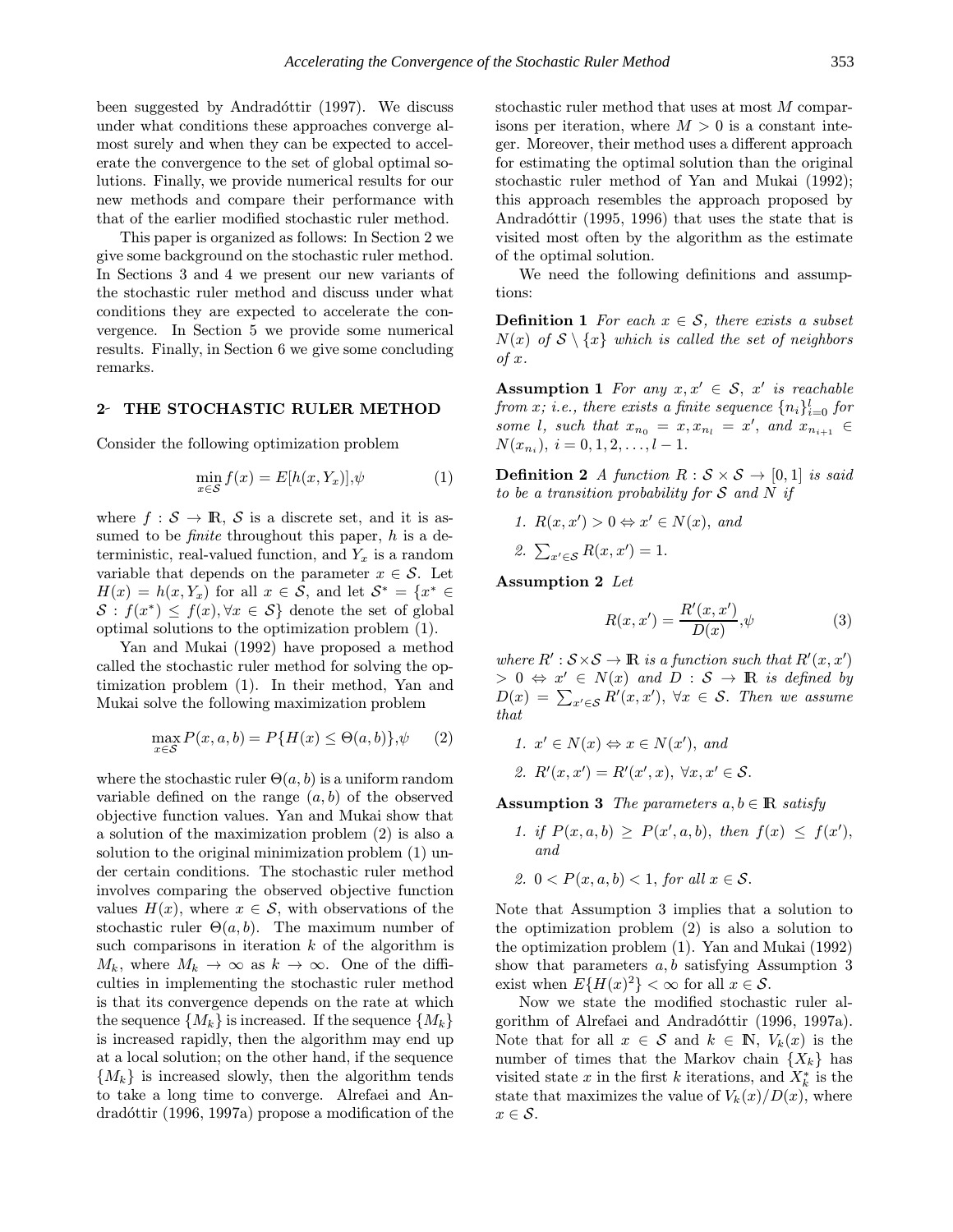# Algorithm 1

- **Step 0:** Select a starting point  $X_0 \in \mathcal{S}$ . Let  $V_0(X_0) =$ 1, and  $V_0(x) = 0$ , for all  $x \in S$ ,  $x \neq X_0$ . Let  $k = 0$  and  $X_k^* = X_0$ .
- **Step 1:** Given  $X_k = x$ , choose a candidate  $Z_k$  from  $N(x)$  with probability distribution

$$
P\{Z_k = z | X_k = x\} = \frac{R'(x, z)}{D(x)},
$$

where  $z \in N(x)$ , and  $R'(x, z)$  and  $D(x)$  are defined in equation (3).

- **Step 2:** Given  $Z_k = z$ , draw a sample  $h(z)$  from  $H(z)$ . Then draw a sample  $\theta$  from  $\Theta(a, b)$ . If  $h(z) > \theta$ , then let  $X_{k+1} = X_k$  and go to Step 3. Otherwise, draw another sample  $h(z)$  from  $H(z)$  and draw another sample  $\theta$  from  $\Theta(a, b)$ that are independent of the previous samples. If  $h(z) > \theta$ , then let  $X_{k+1} = X_k$  and go to Step 3. Otherwise, continue to draw and compare M times. If all M tests,  $h(z) > \theta$ , fail, then accept the candidate  $Z_k$  and set  $X_{k+1} = Z_k = z$ .
- Step 3: Let  $k = k + 1$ ,  $V_k(X_k) = V_{k-1}(X_k) + 1$ , and  $V_k(x) = V_{k-1}(x)$ , for all  $x \in S$ ,  $x \neq X_k$ . If

$$
\frac{V_k(X_k)}{D(X_k)} > \frac{V_k(X_{k-1}^*)}{D(X_{k-1}^*)},
$$

then let  $X_k^* = X_k$ ; otherwise let  $X_k^* = X_{k-1}^*$ . Go to Step 1.

Under Assumptions 1 through 3, Alrefaei and Andradóttir (1997a) show that the sequence  $\{X_k^*\}$  generated by Algorithm 1 converges almost surely to the set  $S^*$ .

In some cases Algorithm 1 may spend a lot of time at a bad state  $x$ , especially if the neighboring states  $x' \in N(x)$  are also bad. This is because moving from a state x to a state  $x'$  does not depend on the distribution of  $H(x)$ , but only on that of  $H(x')$ . This means that the state x could remain an estimate of the optimal solution for a long time. To avoid this, we propose two methods in Sections 3 and 4 that are expected to accelerate the convergence of the algorithm.

#### 3 THE EMBEDDED CHAIN APPROACH

This approach involves modifying Algorithm 1 by focusing on the embedded chain of the Markov chain  ${X_k}$  generated by Algorithm 1. In this approach, instead of counting how many visits the Markov chain  ${X_k}$  makes to each state, including the time it spends at that state before moving to another state, we just count how many times this Markov chain  $\{X_k\}$  enters each state without counting the time it spends at that state. This yields the following algorithm:

### Algorithm 2

Step 0: Identical to Step 0 of Algorithm 1.

Step 1: Identical to Step 1 of Algorithm 1.

- Step 2: Identical to Step 2 of Algorithm 1.
- Step 3: Let  $k = k+1$ . If  $X_k = Z_{k-1}$ , then let  $V_k(X_k)$  $= V_{k-1}(X_k) + 1$ ; otherwise let  $V_k(X_k) =$  $V_{k-1}(X_k)$ . Let  $V_k(x) = V_{k-1}(x)$ , for all  $x \in \mathcal{S}$ ,  $x \neq X_k$ . If

$$
\frac{V_k(X_k)}{D(X_k)} > \frac{V_k(X_{k-1}^*)}{D(X_{k-1}^*)},
$$

then let  $X_k^* = X_k$ ; otherwise let  $X_k^* = X_{k-1}^*$ . Go to Step 1.

For all  $x \in \mathcal{S}$ , define

$$
u(x) = \sum_{z \in N(x)} R'(x, z) [P(z, a, b)]^M, \psi \qquad (4)
$$

where  $R'(x, z)$  is given in equation (3) and  $P(z, a, b)$ is defined in equation (2). The following two theorems have been proved by Alrefaei and Andradottin (1997b). Note that the notation  $|A|$  refers to the number of elements in the set A.

### Theorem 1

Suppose that Assumption 3 holds. If for all  $x, y \in$  $S, x \neq y, N(x) = S \setminus \{x\}$  and  $R'(x, y) = 1/(|S| -$ 1), then the sequence  $\{X_k^*\}$  generated by Algorithm 2 converges almost surely to the set  $S^*$ .

#### Theorem 2

Suppose that Assumptions 1 through 3 hold, and that at least for one global optimal solution  $x^* \in \mathcal{S}^*$ , we have

$$
\frac{u(x^*)}{D(x^*)} \ge \frac{u(x)}{D(x)}, \forall x \in \mathcal{S}, \psi \tag{5}
$$

where  $D(\cdot)$  is defined in equation (3) and  $u(\cdot)$  is defined in equation (4). Then the sequence  $\{X_k^*\}$  generated by Algorithm 2 converges almost surely to the set S<sup>∗</sup>.

Suppose that  $\pi$  is the stationary distribution for the Markov chain  $\{X_k\}$  generated by Algorithms 1 and 2 and that  $\pi'$  is the stationary distribution of the embedded chain of the Markov chain  $\{X_k\}$ . (Alrefaei and Andradóttir (1997a, 1997b) have shown that  $\pi$ and  $\pi$ <sup>'</sup> exist.) Then the following proposition was proved by Alrefaei and Andradóttir (1997b).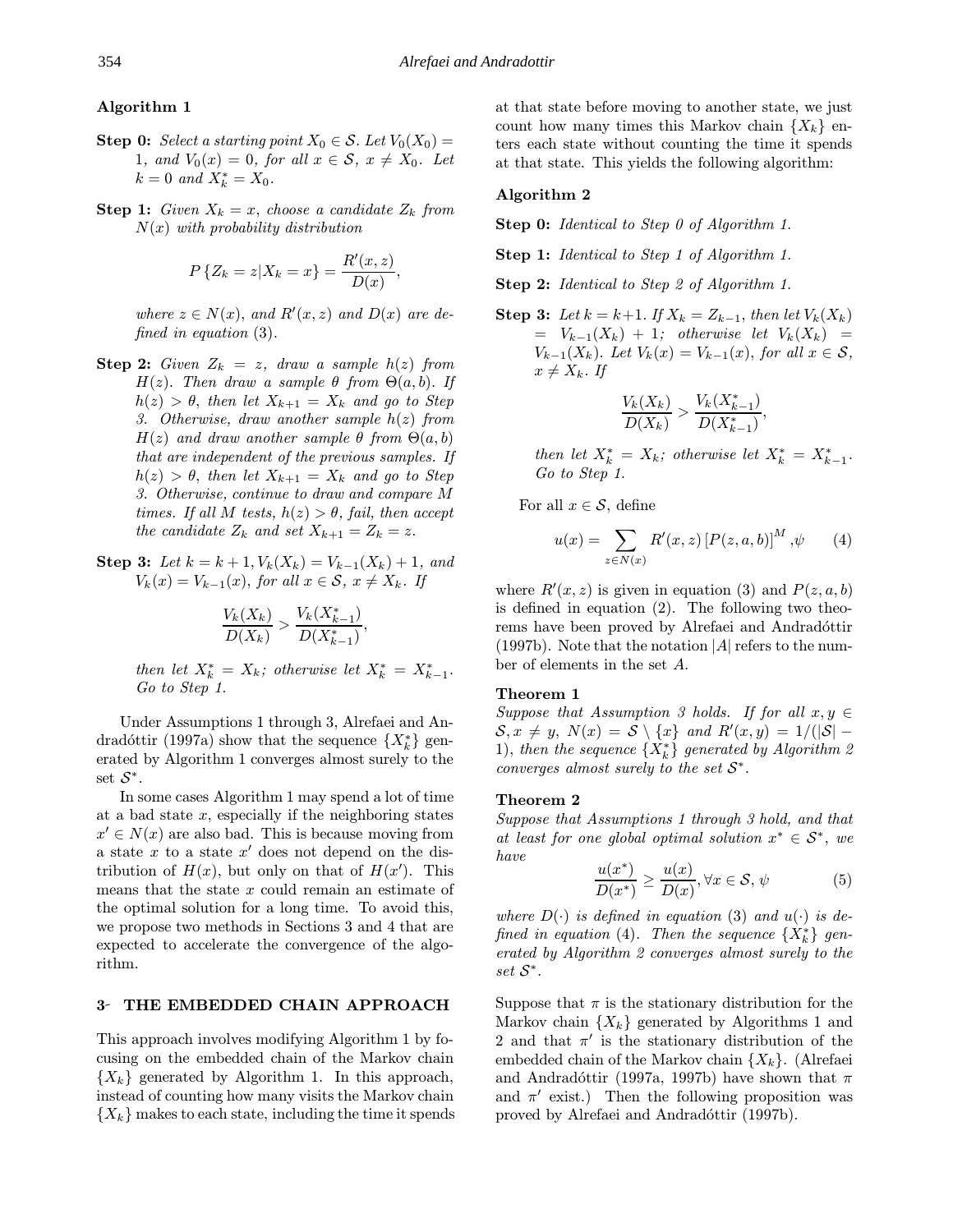### Proposition 3

- 1. Suppose that Assumption 3 holds and that for all  $x, y \in \mathcal{S}, x \neq y$ ,  $N(x) = \mathcal{S} \backslash \{x\}$  and  $R'(x, y) =$  $1/(|\mathcal{S}|-1)$ . Then  $\pi'_{x^*}<\pi_{x^*}$  for all  $x^*\in\mathcal{S}^*$ .
- 2. Suppose that Assumptions 1 through 3 and equation (5) hold. Then  $\pi'_{x^*} \geq \pi_{x^*}$  for the global optimal solution  $x^* \in S^*$  satisfying equation (5).

Alrefaei and Andradóttir (1997a, 1997b) show that Algorithms 1 and 2 are in fact maximizing  $\pi_x/D(x)$ and  $\pi'_x/D(x)$ , respectively. So if  $\pi'_{x^*} > \pi_{x^*}$  then Algorithm 2 would be expected to perform better than Algorithm 1; the reverse is true when  $\pi'_{x^{*}} \leftarrow \pi_{x^{*}}$ . Therefore, by Proposition 3, Algorithm 2 is expected to perform better than Algorithm 1 under the conditions of Theorem 2, but not under those of Theorem 1.

# 4 THE BEST AVERAGE ESTIMATE AP-PROACH

In this approach, we use the state that has the best (lowest since we are minimizing) average estimated objective function value as the estimate of the optimal solution. This approach for estimating the global optimal solution was originally proposed by Andradóttir (1997). We have the following algorithm:

### Algorithm 3

Step 0: Select a starting point  $X_0 \in \mathcal{S}$ . For all  $x \in$ S, let  $A_0(x) = 0$  and  $C_0(x) = 0$ . Let  $k = 0$  and  $X_k^* = X_0.$ 

Step 1: Identical to Step 1 of Algorithm 1.

- **Step 2:** Given  $Z_k = z$ , draw a sample  $h(z)$  from  $H(z)$ , and let  $A_k(z) = A_k(z) + h(z)$  and  $C_k(z) =$  $C_k(z) + 1$ . Then draw a sample  $\theta$  from  $\Theta(a, b)$ . If  $h(z) > \theta$ , then let  $X_{k+1} = X_k$  and go to Step 3. Otherwise, draw another sample  $h(z)$  from  $H(z)$  that is independent of the previous samples and update  $A_k(z)$  and  $C_k(z)$  as before, and draw another sample  $\theta$  from  $\Theta(a, b)$  that is independent of the previous samples. If  $h(z) > \theta$ , then let  $X_{k+1} = X_k$  and go to Step 3. Otherwise, continue to draw and compare M times, each time updating  $A_k(z)$  and  $C_k(z)$  as before. If all M tests,  $h(z) > \theta$ , fail, then accept the candidate  $Z_k$  and set  $X_{k+1} = Z_k = z$ .
- **Step 3:** Select  $X_k^* \in \arg \min_{x \in \mathcal{S}} A_k(x)/C_k(x)$ . Let  $k = k + 1$ , and for all  $x \in S$ , let  $A_k(x) =$  $A_{k-1}(x)$  and  $C_k(x) = C_{k-1}(x)$ . Go to Step 1.

The following theorem has been proved by Alrefaei and Andradóttir (1997b).

#### Theorem 4

Under Assumptions 1 through 3, the sequence  $\{X_k\}$ generated by Algorithm 3 converges almost surely to the set  $S^*$ .

Theorem 5 in Alrefaei and Andradóttir (1997a) shows that the Markov chain  $\{X_k\}$  generated by Algorithms 1, 2, and 3 is attracted to good states (states that have small objective function values) in the sense that the expected number of visits the Markov chain  ${X_k}$  makes to good states is larger than the expected number of visits to bad states (states that have large objective function values). This means that good estimates of the objective function values at good states will be obtained quickly, suggesting that Algorithm 3 may converge rapidly to the set of global optimal solutions. Numerical results supporting this intuition on a particular example are presented in Section 5.

#### 5 NUMERICAL APPLICATION

In this section, we present empirical results obtained by applying Algorithms 1, 2, and 3 to solve the following discrete stochastic optimization problem:

$$
\min_{x \in \mathcal{S}} f(x) = E[W(x)],
$$

where  $S = \{1, \ldots, 50\}$ ,  $W_i(x)$  is the system time of customer *i* for all  $x \in S$ , and  $W(x) = \frac{1}{200} \sum_{i=1}^{200} W_i(x)$ is the average system time per customer of the first  $200$  customers in an  $M/M/1$  queue with fixed arrival rate  $\lambda = 1$  and service rate  $\mu(x)$ ,  $\forall x \in S$ . Figure 1 shows the estimated values of  $f(x) = E[W(x)]$  for all  $x \in \mathcal{S}$  obtained from separate long simulation runs.

For each  $x \in \mathcal{S}$  and  $i \in \mathbb{N}$ , let  $S_i(x)$  be the service time of customer i and let  $T_i$  be the inter-arrival time between customers  $i - 1$  and i. Assume that  $T_0 = 0$ and  $W_0(x) = 0$  for all  $x \in \mathcal{S}$ . Then we use the following recursive formula to generate the system time of customer i :

$$
W_i(x) = \max\{S_i(x), W_{i-1}(x) + S_i(x) - T_i\}.
$$

We apply Algorithms 1, 2, and 3 using two different neighborhood structures. The first neighborhood structure is given by

$$
N_1(x) = \begin{cases} \{2\} \leftarrow & \text{if } x = 1, \\ \{x \pm 1\} & \text{if } 2 \le x \le 49, \\ \{49\} \leftarrow & \text{if } x = 50. \end{cases} \tag{6}
$$

For this neighborhood structure, for all  $x \in \mathcal{S}$ , we take  $R'_1(x, x') = 1$  for all  $x' \in N_1(x)$ ,  $R'_1(x, x') = 0$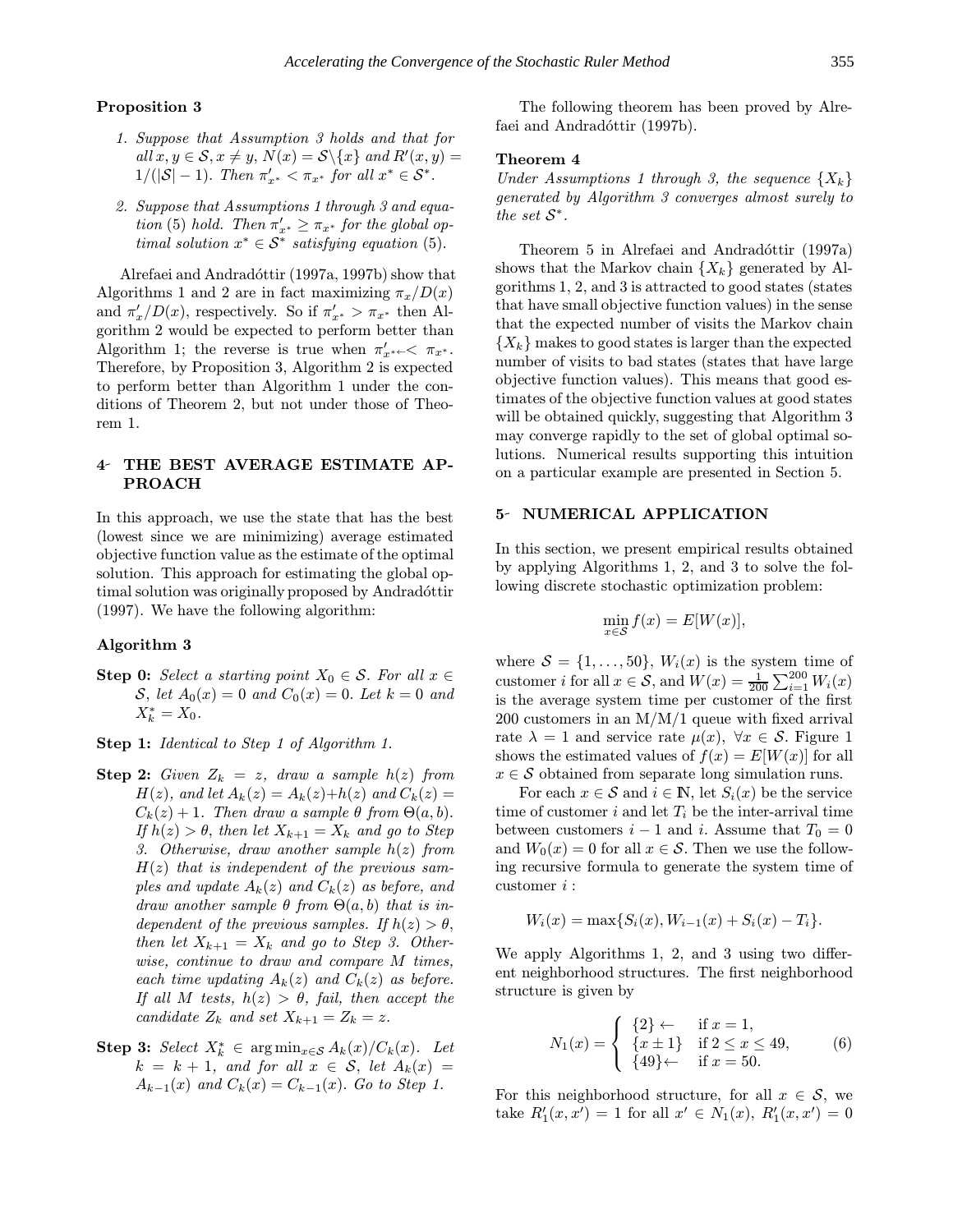

Figure 1: The estimated objective function values  $f(x) = E[W(x)]$  for all  $x \in \mathcal{S}$ .

for all  $x \in S \setminus N_1(x)$ , and  $D_1(x) = |N_1(x)|$ . The second neighborhood structure is given by

$$
N_2(x) = \mathcal{S} \setminus \{x\}, \ \forall x \in \mathcal{S}. \ \psi \tag{7}
$$

For this neighborhood structure we take  $R_2(x, x') =$  $R_2'(x, x') = 1/(|\mathcal{S}|-1)$  for all  $x, x' \in \mathcal{S}, x \neq x'$ , and  $R_2(x,x) = R_2'(x,x) = 0$  for all  $x \in \mathcal{S}$  (so that  $D_2(x) = 1$  for all  $x \in \mathcal{S}$ . Note that Proposition 3 implies that Algorithm 2 is expected to perform better than Algorithm 1 when the first neighborhood structure  $N_1$  given in equation (6) is used. The reverse is true when the second neighborhood structure  $N_2$ given in equation (7) is used. We let  $M = 2$ ,  $a = 0.5$ , and  $b = 2.5$ . We always select the initial state randomly and we run the program for 100 replications.

Figure 2 shows the average performance of the three algorithms over 100 replications when the first neighborhood structure  $N_1$  given in equation (6) is used. The x-axis shows the number of customers that have been used in our simulations for estimating the objective function values and the  $y$ -axis shows the average estimated optimal objective function values over the 100 replications. It is clear from this figure that the performance of Algorithm 3 is superior to the performance of the other two algorithms. It is also clear that the performance of Algorithm 2 is better than the performance of Algorithm 1 as expected since the structure of this problem using the neighborhood structure  $N_1$  satisfies equation (5). Figure 3 shows the results when the second neighborhood structure  $N_2$  given in equation (7) is used. Again, we note that the performance of Algorithm 3 is superior to the performance of the other two algorithms. However, there is no significant difference between Algorithms 1 and 2 in this setting. This is because



Figure 2: Performance of Algorithms 1, 2, and 3 using the neighborhood structure  $N_1$ . The estimated objective function value at the global optimal solution is  $f^* = 0.6717$ .

equation (5) is not satisfied when the neighborhood structure  $N_2$  is used.



Figure 3: Performance of Algorithms 1, 2, and 3 using the neighborhood structure  $N_2$ . The estimated objective function value at the global optimal solution is  $\hat{f}^* = 0.6717$ .

#### 6- CONCLUSION

In this paper, we have proposed two new variants of the modified stochastic ruler method of Alrefaei and Andradóttir (1996, 1997a). The first variant uses the number of visits the embedded chain of the Markov chain generated by the modified stochastic ruler method makes to the different states to estimate the optimal solution, whereas the second variant uses